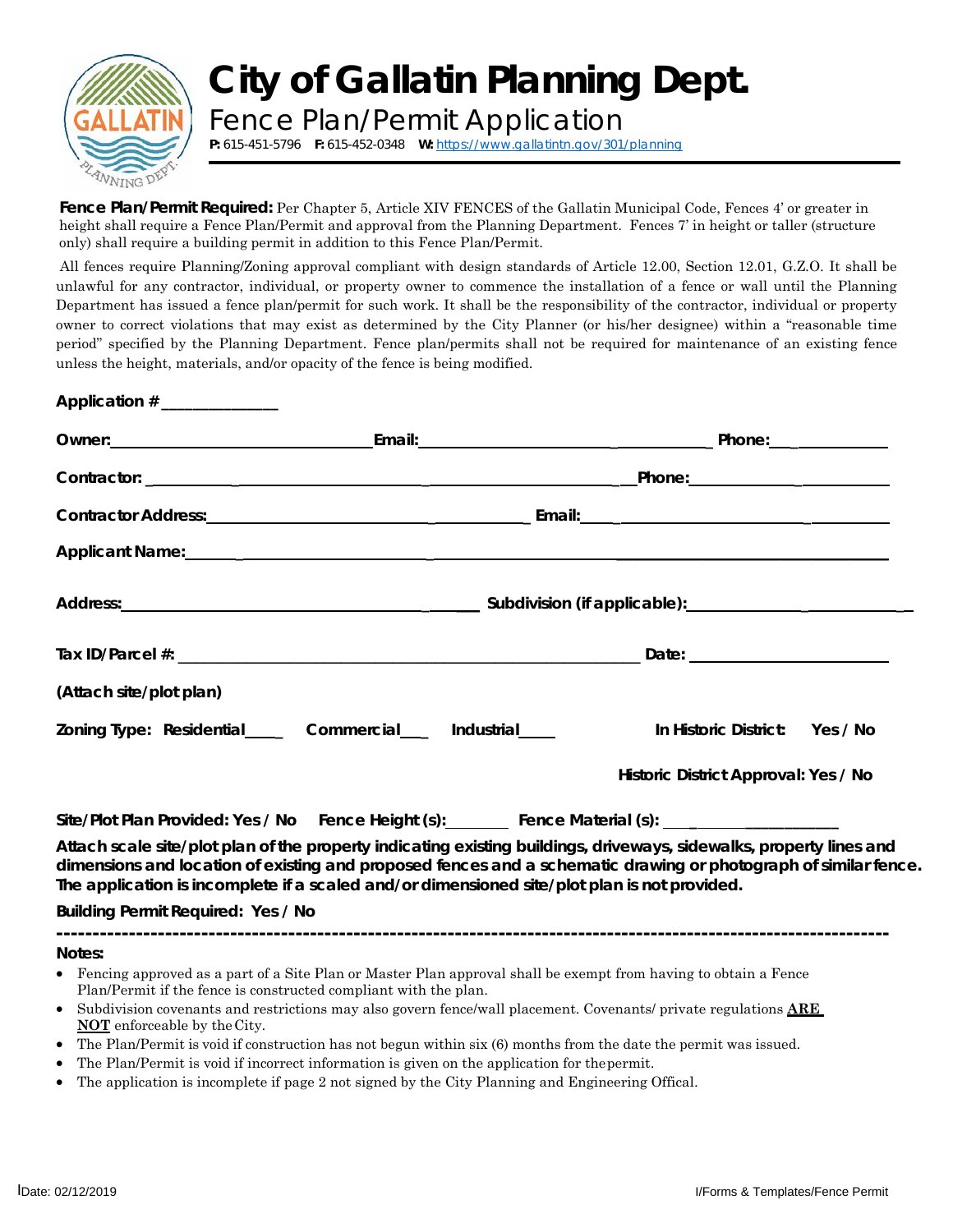| NING D |  |
|--------|--|

## **City of Gallatin Planning Dept.**

Fence Plan/Permit [Application](https://www.gallatintn.gov/301/planning) **P:** 615-451-5796 **F:** 615-452-0348 **W:** https://www.gallatintn.gov/301/planning

| <b>Staff Use Only:</b>   |                                |                                                                                                                                                                                                                                    |
|--------------------------|--------------------------------|------------------------------------------------------------------------------------------------------------------------------------------------------------------------------------------------------------------------------------|
| Permit Fee: \$15.00      | Paid Date: New York Paid Date: | <b>Plan/Permit Number Contract Contract Contract Contract Contract Contract Contract Contract Contract Contract Contract Contract Contract Contract Contract Contract Contract Contract Contract Contract Contract Contract Co</b> |
| <b>Planning Approval</b> | <b>Engineering Approval</b>    |                                                                                                                                                                                                                                    |
| Conditions:              |                                |                                                                                                                                                                                                                                    |

*Fence Plan approval authorizes the applicant to erect the fence compliant with the approved plan.*

*\*\*Read the following pages prior to submission of the Fence Plan/Permit \*\**